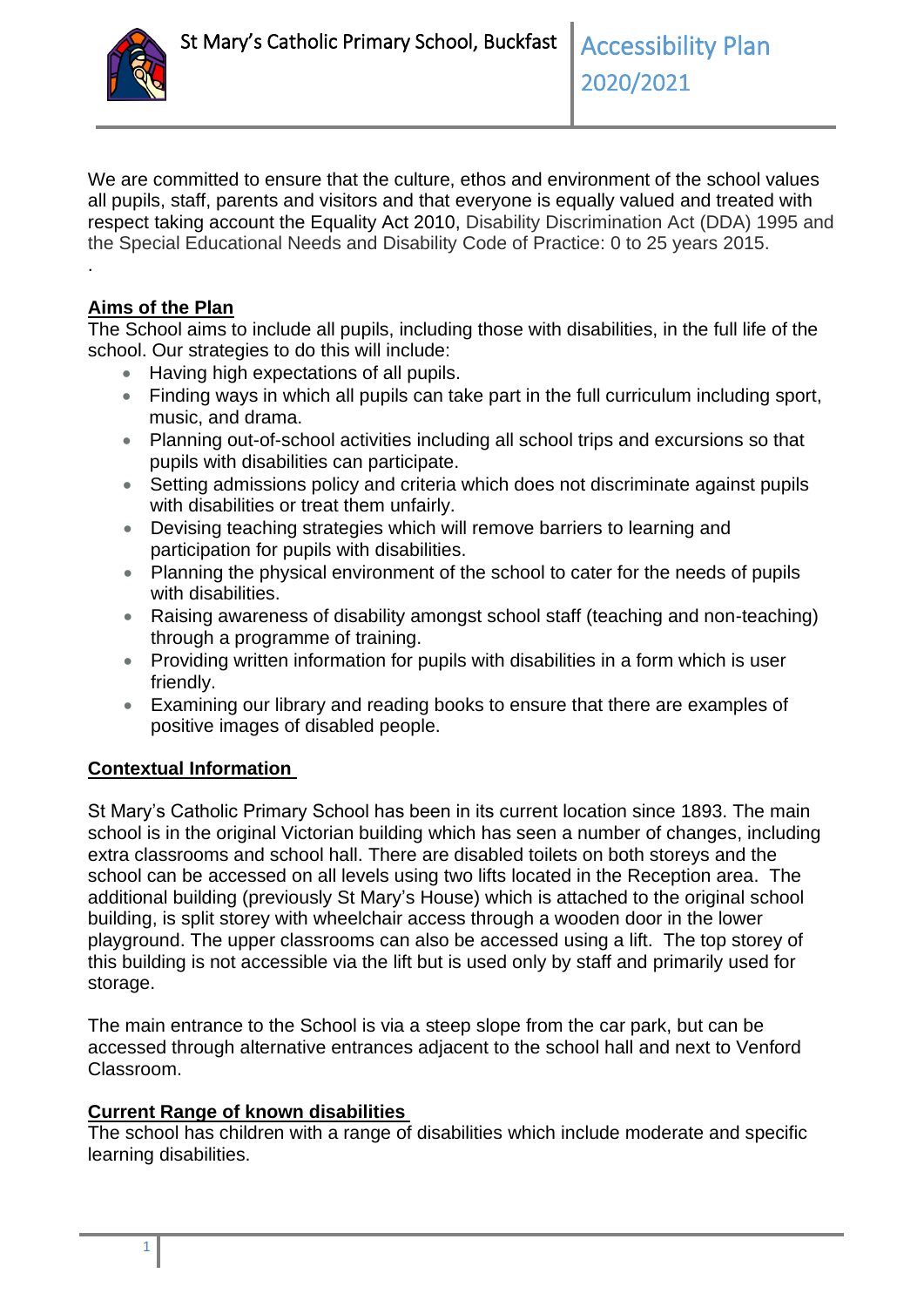#### **Plan for Accessibility**

This plan covers three main strands:-

*1. Improving the physical environment of school for the purpose of increasing the extent to which disabled pupils are able to take advantage of education and associated services.* 

This strand of the plan covers aids to improve the physical environment of the school and physical aids to access education. The physical environment includes things such as steps, stairways, kerbs, exterior surfaces and paving, parking areas, building entrances and exits (including emergency escape routes), internal and external doors, gates, toilets and washing facilities, lighting, ventilation, lifts, floor coverings, signs and furniture.

It is the aim of the school to provide aids to physical access including ramps, handrails, lifts, widened doorways, adapted toilets and washing facilities, adjustable lighting, blinds, induction loops and way-finding systems. Further aids to access will be provided to the extent that the physical restrictions of the school site and the financial resources available allow.

Physical aids to access education cover things such as IT equipment, enlarged computer screens and keyboards, concept key boards, switches, specialist desks and chairs and portable aids for children with motor coordination and poor hand/eye skills, such as extra robust scientific glassware and specialist pens and pencils, braille and large print books will all be considered and acquired, based on individual need at the time. Consideration will be given to hiring in equipment if necessary.

#### *2. Increase the extent to which disabled pupils can participate in the school's curriculum.*

This strand of the plan aims to help to improve access to the full, broad and balanced curriculum. It covers a range of elements including ensuring that teaching and learning is accessible through school and classroom organisation and support, especially deployment of staff, timetabling, curriculum options and staff information and training.

The school will to plan to enable access to the curriculum for all disabled pupils although many adjustments to access will be dependent on individual needs and may be provided through the SEND Code of Practice (2014).

*3. Improving delivery of information to pupils with disabilities.*

This part of the plan aims to make information normally provided by the school in writing to its pupils - such as handouts, timetables, textbooks, and information about school events available to disabled pupils. This will include alternative formats such as Braille, audiotape and large print and also the provision of information orally, through lip speaking or sign language, through a recognised symbol system or IT. This information will be made available within a reasonable time frame and take account of the pupils' disabilities and pupils' and parents' preferred formats.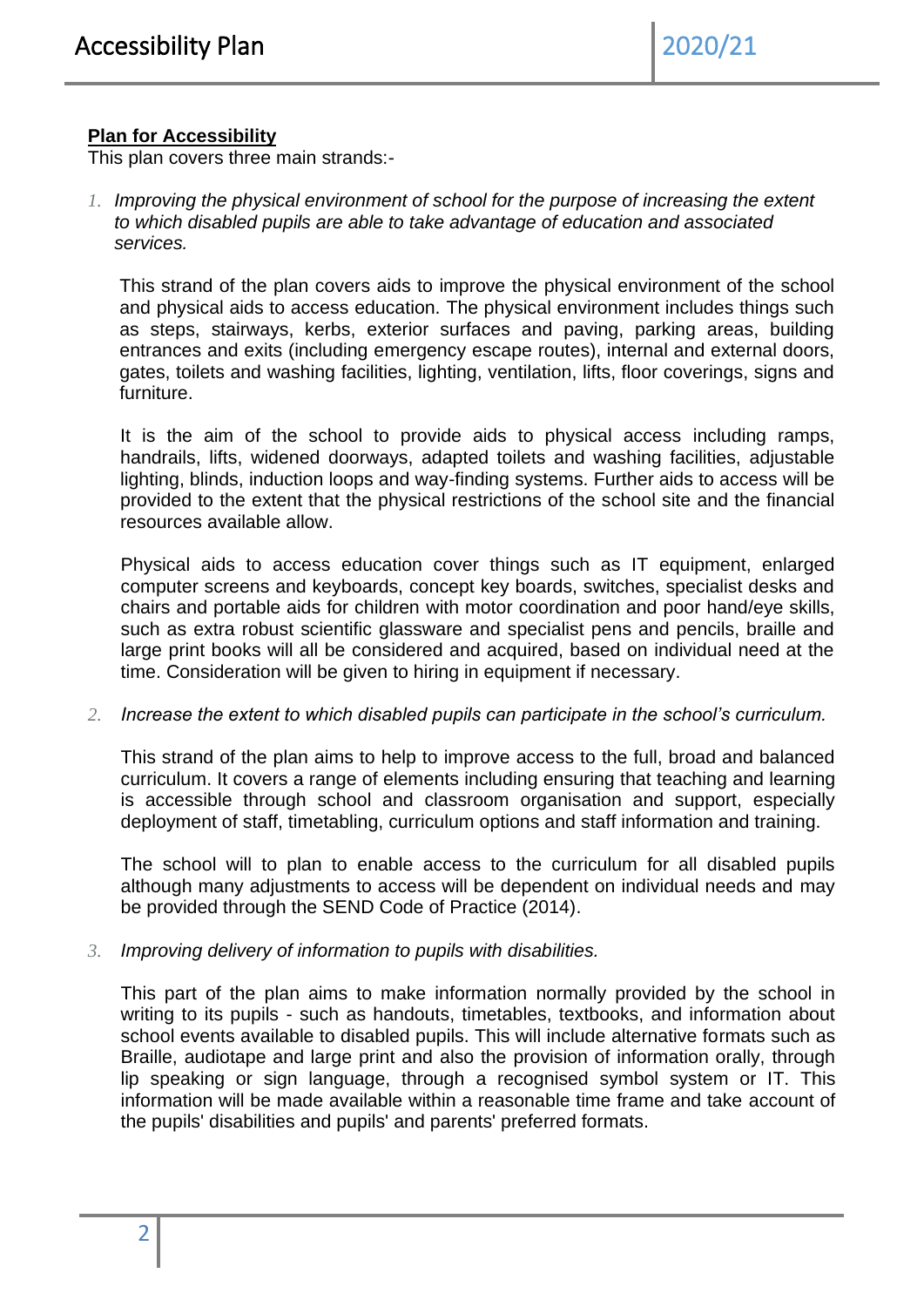#### **Other related school policies**

Equality is always considered when drawing up and reviewing school policies. The Accessibility Plan should be read in conjunction with the following policies, strategies and documents:

- Curriculum
- Equal Opportunities policy and action plan
- Health & Safety (including off-site safety)
- Special Educational Needs
- Behaviour Policy
- School Improvement Plan
- School Prospectus and Mission Statement

#### **Monitoring**

We will monitor

- Admissions
- Attainment
- Attendance
- Exclusions
- Selection & recruitment of staff
- Governing body representation

The Accessibility Plan will be monitored through the Assets Committee of the Governing body annually.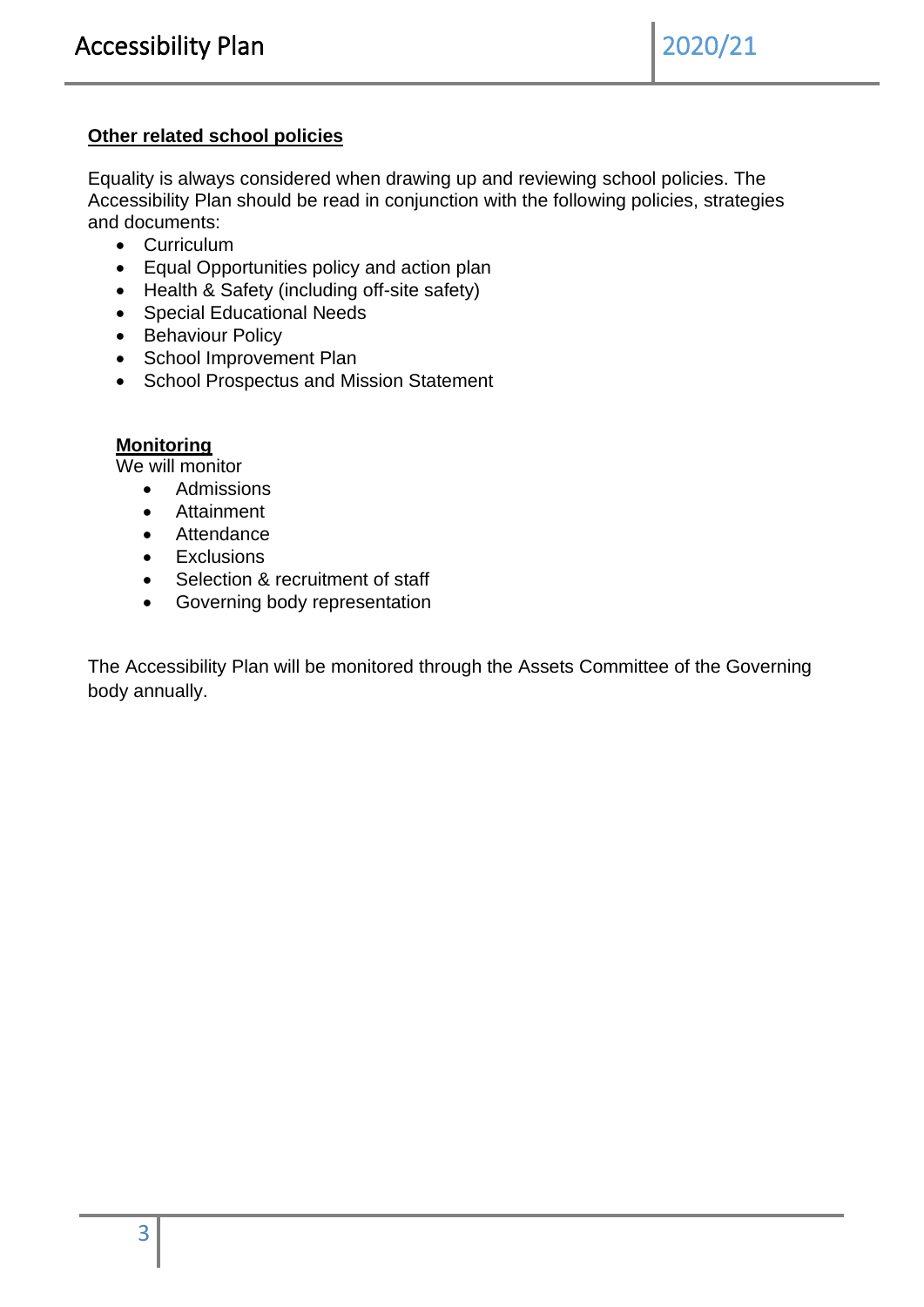# **School Accessibility Plan 2020 – 2022**

### **Access to the Physical Environment**

| <b>Action</b>                                                                                          | <b>Strategies</b>                                                                                                                                                                                                                                                                                                                                                                                             | When?                              | Who?                                               | What are the<br>success criteria?                                                                                                                                                                                                      |
|--------------------------------------------------------------------------------------------------------|---------------------------------------------------------------------------------------------------------------------------------------------------------------------------------------------------------------------------------------------------------------------------------------------------------------------------------------------------------------------------------------------------------------|------------------------------------|----------------------------------------------------|----------------------------------------------------------------------------------------------------------------------------------------------------------------------------------------------------------------------------------------|
| To be aware of the<br>access needs of<br>disabled children,<br>staff, governors and<br>parents, carers | To create access plans for<br>individual disabled<br>children as part of the<br>process of creating My<br>Plans and Education and<br>Health Care Plans.<br>To ensure staff and<br>governors can access<br>areas of school as<br>required. Where areas of<br>the school are not<br>accessible e.g. office<br>hatch, upper storage area,<br>alternative arrangements<br>for talking to people would<br>be used. | As required                        | SENDCo / Class<br>teacher /<br>Headteacher         | 'My Plans' in place<br>for disabled pupils,<br>and all staff are<br>aware of pupils'<br>needs.<br>All staff & governors<br>are confident that<br>their needs are met.<br>Pupils able to access<br>teaching areas within<br>the school. |
| Ensure the school<br>governors are aware<br>of access issues                                           | To include consideration<br>of the Accessibility Plan,<br>as part of the Health and<br>Safety meetings that take<br>place.<br>Share, agree and review<br>the accessibility plan at<br>Assets Meeting.                                                                                                                                                                                                         |                                    | Headteacher / H&S<br>governor/ Assets<br>Committee | School governors are<br>aware of the aims of<br>the plan and action<br>points monitored to<br>ensure that they take<br>place in the time<br>scales given.                                                                              |
| Maintain safe access<br>for visually impaired<br>people.                                               | Check condition of yellow<br>paint on step edges<br>regularly.<br>Check exterior lighting is<br>working as part of weekly<br>fire alarm checks.<br>Consider school grounds<br>and ensure accessibility<br>for visually impaired.                                                                                                                                                                              | Ongoing<br>checks (half<br>termly) | Headteacher / H&S<br>governor/H&S co-<br>ordinator | Visually impaired<br>people feel safe in<br>school grounds.                                                                                                                                                                            |
| Ensure all disabled<br>people can be safely<br>evacuated.                                              | Ensure there is a<br><b>Personal Emergency</b><br>Evacuation Plan (PEEP)<br>for all disabled personnel.<br>Ensure all staff are aware<br>of their responsibilities in<br>evacuation through half<br>termly fire drills.                                                                                                                                                                                       | Termly                             | Headteacher/H&S<br>co-ordinator/<br><b>SENDCo</b>  | All disabled<br>personnel are safe in<br>the event of a fire.                                                                                                                                                                          |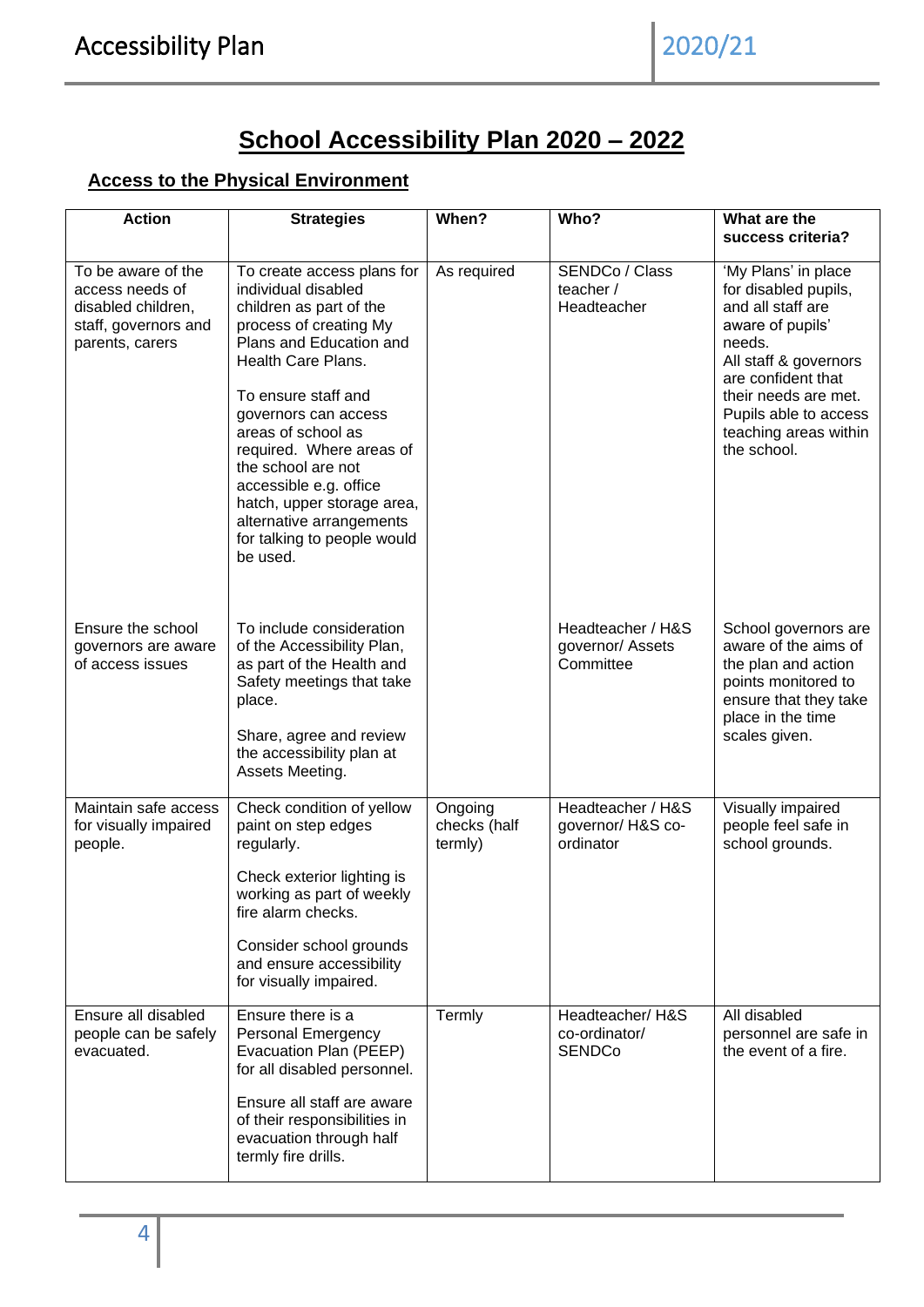| Ensure hearing<br>loops in classrooms<br>(where available) are<br>functioning to<br>support pupils with a<br>hearing impairment. | Check current equipment<br>and take appropriate<br>advice about any<br>additional equipment if<br>this becomes necessary                                                                                 | As required                                  | Headteacher/<br><b>SENDCo</b>                                        | All children have<br>access to the<br>curriculum              |
|----------------------------------------------------------------------------------------------------------------------------------|----------------------------------------------------------------------------------------------------------------------------------------------------------------------------------------------------------|----------------------------------------------|----------------------------------------------------------------------|---------------------------------------------------------------|
| Ensure that<br>adequate<br>arrangements are<br>made for pupils with<br>medical needs.                                            | Follow up to date advice<br>of professionals through<br>training or online support.<br>Review practice and<br>statistics to analyse<br>absence/access.                                                   | On going and<br>as part of<br>annual review/ | Headteacher/<br>SENDCo/ H&S co-<br>ordinator and Assets<br>Committee | Attendance record as<br>high as possible.                     |
| School meal<br>provision caters for<br>those with additional<br>dietary needs.                                                   | Review menus termly with<br>catering manager to<br>ensure that dietary needs<br>are met.<br>Lunchtime supervision<br>enables meals to be<br>served safely to specific<br>children with dietary<br>needs. | Termly and as<br>required.                   | Headteacher/H&S<br>co-ordinator and<br><b>Assets Committee</b>       | All pupils catered for<br>in terms of their<br>dietary needs. |
|                                                                                                                                  | Analyse any difficulties<br>with provision and record<br>'near misses' in the<br>Accessibility Log.                                                                                                      |                                              |                                                                      |                                                               |

## **Access to the curriculum**

| <b>Action</b>                                                                                                                                                          | <b>Strategies</b>                                                                                                                                                             | When?   | Who?                                                                 | What are the<br>success criteria?                                                                     |
|------------------------------------------------------------------------------------------------------------------------------------------------------------------------|-------------------------------------------------------------------------------------------------------------------------------------------------------------------------------|---------|----------------------------------------------------------------------|-------------------------------------------------------------------------------------------------------|
| To develop a CPD<br>programme to<br>ensure staff<br>are knowledgeable<br>in terms of the needs<br>of pupils with<br>disabilities and<br>strategies to support<br>them. | Staff training by<br>link professionals,<br>guidance from outreach<br>services (e.g. Bidwell<br>Brook)<br>CPD identified and<br>monitored by HT through<br>Appraisal Process. | Ongoing | SENDCo/<br>Headteacher                                               | Raised confidence of<br>staff in supporting<br>pupils and ensuring<br>they fulfil their<br>potential. |
| Reasonable<br>adjustments made to<br>ensure that school<br>visits and trips are<br>accessible for all<br>pupils.                                                       | Ensure venues and<br>means of transport are<br>vetted for suitability.                                                                                                        | Ongoing | <b>Educational Visits</b><br>co-ordinator/<br>SENDCo/<br>Headteacher | All pupils are able to<br>access school trips<br>and take part in a<br>range of activities            |
| Ensure all children<br>are able to<br>participate in<br>lunchtime and after<br>school activities.                                                                      | Keep registers of club<br>attendance and ensure<br>that all groups of pupils<br>are represented.                                                                              | Termly  | Headteacher                                                          | All children are able<br>to participate equally<br>in 'out of school<br>activities'.                  |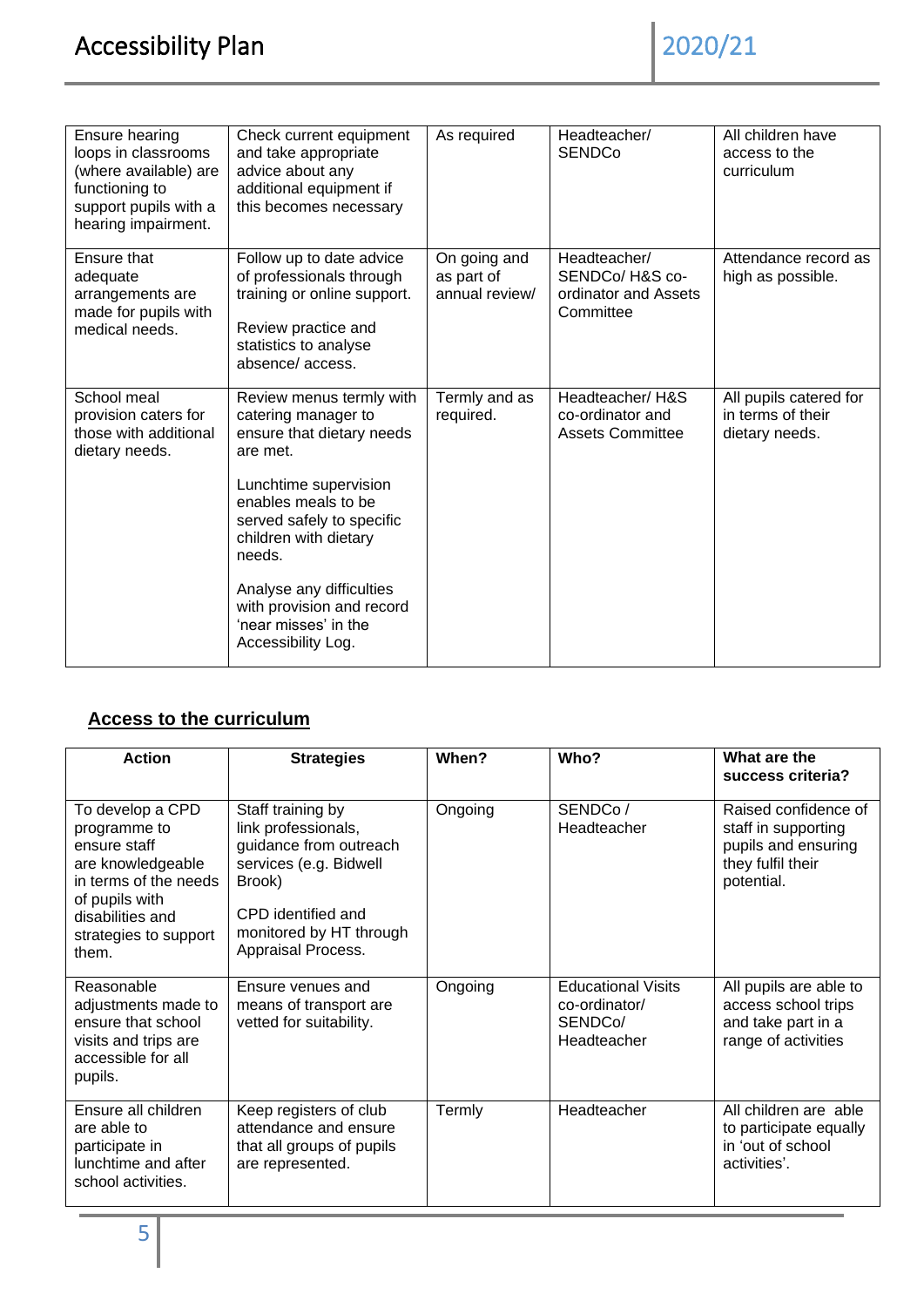| Consider the use of<br>IT to support pupils<br>with specific needs<br>to enable access to<br>the curriculum. | Look at use of software to<br>support specific pupils (as<br>recommended by<br>outreach from LA).<br>Consider use of tablet<br>PCs, laptops and video<br>recorders as alternative<br>means of recording ideas<br>where necessary. | Ongoing | SENDCo and<br>Headteacher | Pupils able to<br>demonstrate good<br>progress in English. |
|--------------------------------------------------------------------------------------------------------------|-----------------------------------------------------------------------------------------------------------------------------------------------------------------------------------------------------------------------------------|---------|---------------------------|------------------------------------------------------------|
|                                                                                                              |                                                                                                                                                                                                                                   |         |                           |                                                            |

# **Access to information**

| <b>Action</b>                                                                                                            | <b>Strategies</b>                                                                                                                                                         | When?   | Who?                      | What are the<br>success criteria?                                                    |
|--------------------------------------------------------------------------------------------------------------------------|---------------------------------------------------------------------------------------------------------------------------------------------------------------------------|---------|---------------------------|--------------------------------------------------------------------------------------|
| School newsletters,<br>prospectus and<br>other information<br>available for parents/<br>carers in alternative<br>formats | Ensure that all school<br>information available for<br>all through hard copy and<br>school website.                                                                       | Ongoing | Bursar and<br>Headteacher | Delivery of school<br>information to<br>parents and the local<br>community improved. |
|                                                                                                                          | Review school<br>publications consider<br>whether it could be<br>provided in different<br>formats for those who<br>require it e.g. large print or<br>contrasting colours. |         |                           |                                                                                      |